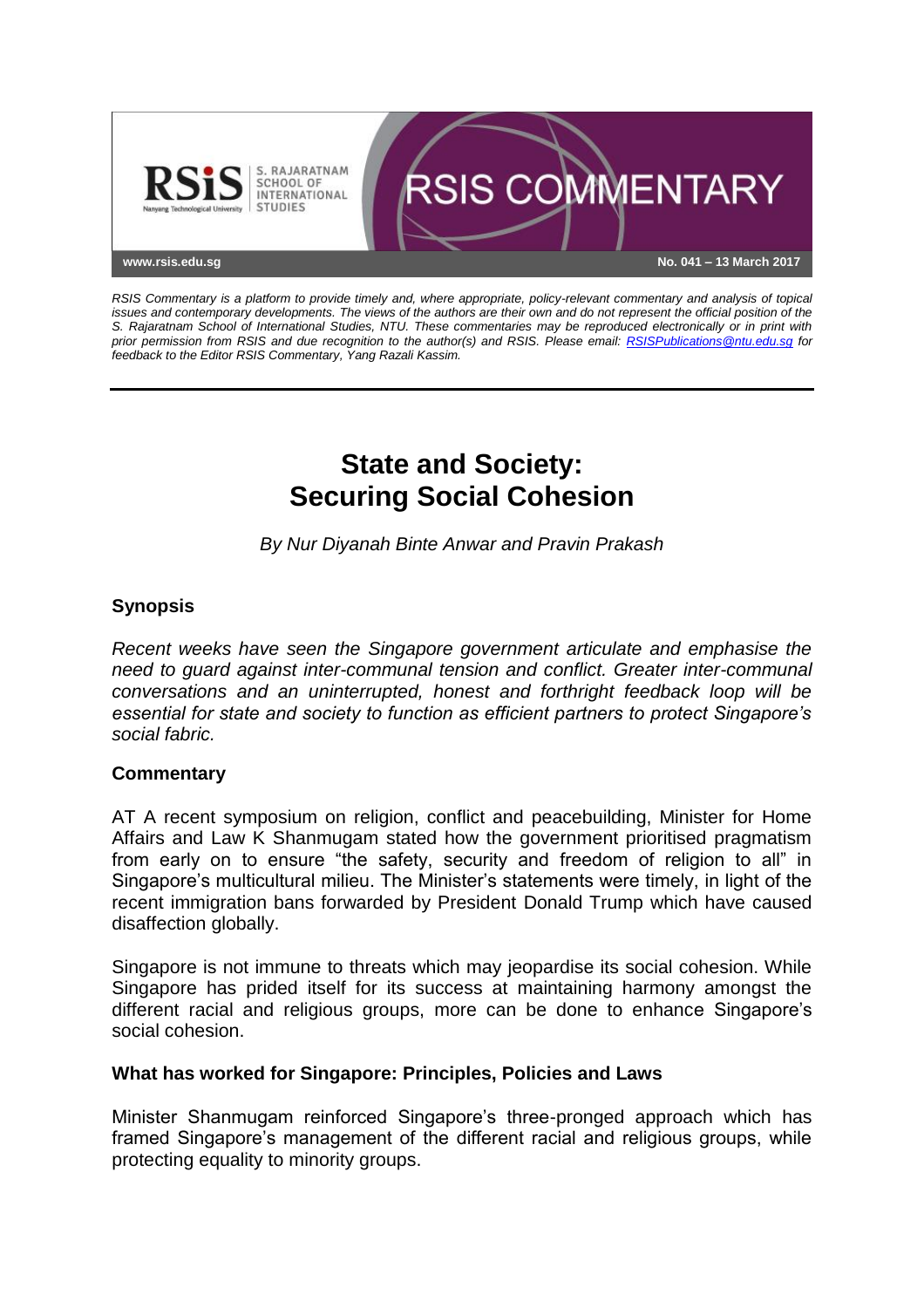First, several core principles have guided the development of Singapore's multicultural society. Singapore prioritises "equality, and equality of opportunity" for all, and does not privilege one race or religion over another. At the same time, the government encourages its citizens to accept the differences which exist between different communal groups, while building an overarching Singapore identity. The government also manages racial and religious diversity by facilitating common spaces for interaction and understanding within society.

Second, well-established policies have been essential in organising the society and ensuring each community's needs are met. Singapore's core principles have largely been fulfilled through government-led policies espousing meritocracy as a means of rewarding hard work, and other policies encouraging common lived experiences such as the public housing quota system to encourage spatial and social interaction.

Minister Shanmugam also cited self-help groups as being successful as a source of leadership and guidance for the various communal groups organised along racial and/or religious lines. The Chinese Development Assistance Council (CDAC), Mendaki, the Singapore Indian Development Association (SINDA) and the Eurasian Association are viewed as an important conduit between the political leadership and the respective communities they represent. They also address issues within their respective communities which may be deemed sensitive.

### **Boundaries on Issues of Race and Religion**

Third, the Singapore government also enforces robust laws intended to delineate what one can do or say with regard to race and religion. This includes penalties for insensitive acts of proselytisation of religion; protection against offensive remarks meant to create ill-feelings within any racial or religious group; and a limit to the freedom of speech.

Therefore, Minister Shanmugam emphasised how "whoever forms the government in Singapore must be committed to maintaining these values, protecting the minorities, and not play racial [or religious] politics".

There thus exists a general consensus that Singapore's policies have to a large degree functioned well and kept Singapore safe. There will unlikely be a revolutionary shift in the government's strategy at maintaining a harmonious multicultural society. Instead, Singapore's approach will most likely develop an evolutionary nature, pivoting from the entrenched principles, policies and laws which have kept Singapore stable thus far. Their necessity and importance in managing Singapore society will continue to be reinforced as both effective and pragmatic.

#### **Where Do We Go From Here?**

The necessary evolution will not come from a reduced role of a strong state - but from an expanding role society can play in fostering cohesion and coexistence, and a realisation that state and society do not exist in a zero-sum game in the public sphere. To continue to guard against inter-communal tension and conflict, a strong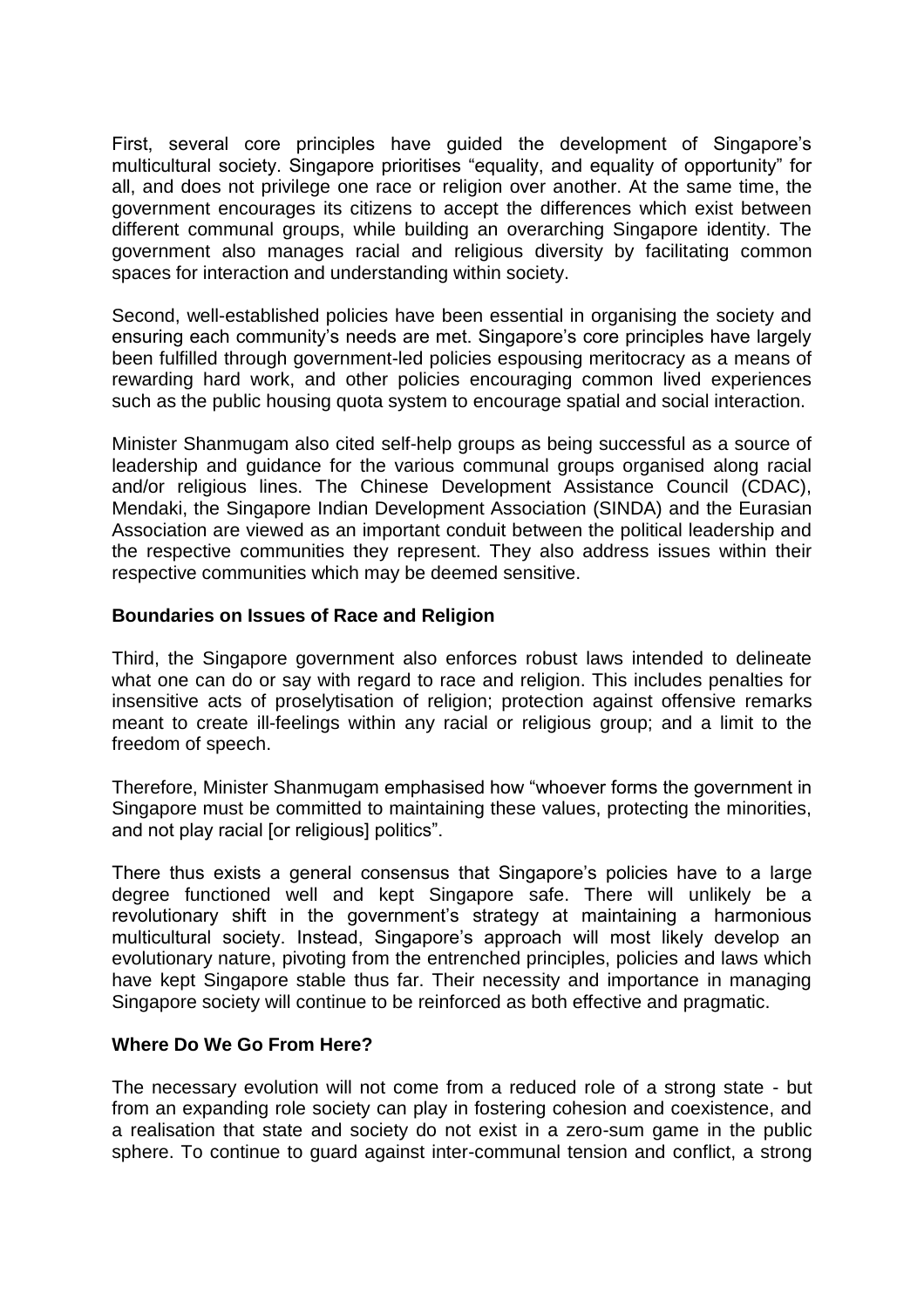state must be partnered with an active citizenry, equipped to combat these challenges.

Minister Shanmugam noted how community leaders have to redefine their roles as being beyond just the advocacy and promotion of their own communities and faiths. He contended it critical they "advocate, work hard at enlarging the common space, push back against polarisation, champion the cause of integration and interaction, rather than create greater differences".

Therefore, the role society can play has to also go beyond the confines of respective self-help groups and self-organised units structured along racial and religious lines. While their efforts are laudable in fostering interracial and inter-religious understanding thus far, more needs be done to build upon existing approaches and ensure Singapore's social fabric remains strong.

Foremost would be the need to create greater space for active dialogue and discussion at the grassroots level. Calls for greater inter-faith or inter-communal dialogue often come under criticism as having little practical application, with participants rarely finding consensus. The purpose of the platform was never to bring about agreement over different views; conversations across communal differences helped humanise 'the Other' instead, to look past different views and develop a sense of shared purpose and humanity.

### **Need for More Open Dialogues**

While it is essential that interfaith and interethnic dialogue continues to take place amongst community leaders, the way forward is for greater inter-communal exchange at a deeper, more grassroots level. This would ensure conversations also take place between ordinary citizens, whose opinions and views can influence society as a whole.

In this regard, self-help groups and religious organisations are perfectly placed to ensure that potentially difficult conversations can take place in safe settings especially in handling strands of anti-immigrant, xenophobic and anti-Muslim sentiments which have occasionally bubbled to the surface. They would be able to better reach out to Singaporeans on the ground, and may also prove to be even better facilitators at moderating discussions on misconstrued perceptions of religion, ethnicity and culture.

Increased open dialogues within and between community organisations will also help ensure an uninterrupted, honest and forthright feedback loop can exist between society and the state. Community organisations must take the lead and work together to engage all communities in difficult or sensitive conversations at the heart of society, and educate the government on existing perceptions and sentiments in a frank manner.

While this exists to some degree today, organisations must also be bolder both in engaging traditionally taboo topics and in resisting the temptation to self-censor the reporting of unpleasant and disturbing sentiments amongst the community. These